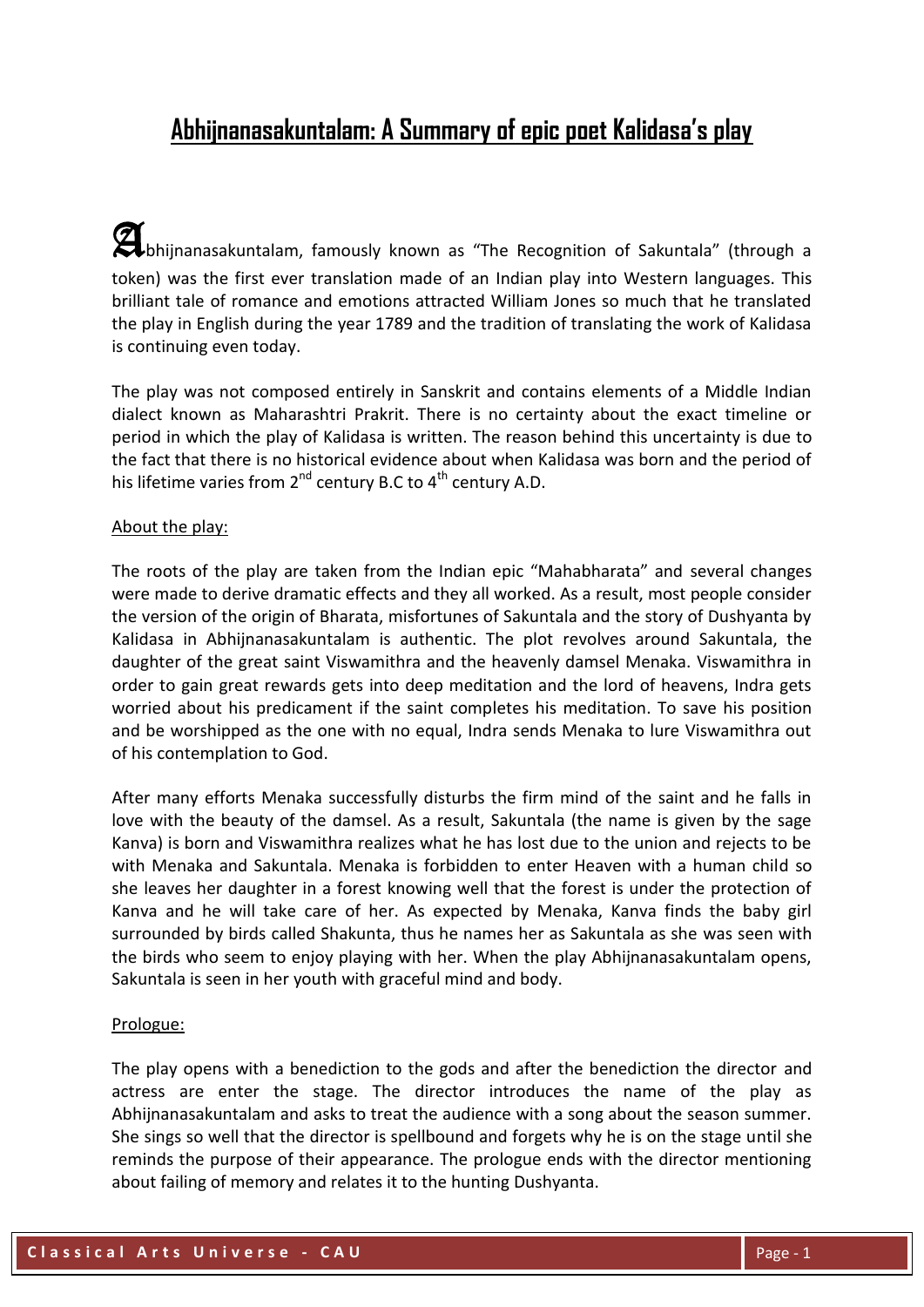### Act – I or The Chase (Scene: The forest and then hermitage):

Dushyanta, the king of Hasthinapura tries to capture a deer and is seen on his chariot when a hermit intervenes and warns that the place is under the protection of a hermitage and any animal that enters the place shall not be harmed. The King honours the words of the hermit and withdraws his arrow and puts it back into the quiver. The Hermit blesses the king with a boon to have a noble son and asks him to visit the hermitage of Kanva. Dushyanta is knowledgeable enough to know that a hermitage should be entered with all the modesty; therefore he asks the charioteer Suta to halt, removes all his jewels and Kingly costumes to appear like a normal individual. As he takes steps forward, he hears the sound of hermit girls and is taken away by the beauty of them. So, he decides to hide behind a tree and observe them.

Sakuntala, Priyamvada and Anasuya converse with each other while a bee troubles Sakuntala and the admiring Dushyanta is comes out from hiding to save her from the foraging thief. At first, Sakuntala gets scared of seeing a man who doesn't belong to the hermitage and runs away. Dushyanta reveals his true identity and is graciously invited to the hermitage. Sakuntala falls in love with the king as his delightful words and his face attract her very much. Dushyanta gives his ring to Sakuntala as a token. The King leaves the serene hermitage as the soldiers approach with loud shouts.

### Act – II or Concealment of the telling (Scene: The Forest):

Madhavya, the court-jester and a close companion to Dushyanta is seen complaining about his ill-fate having to wander the forest and eat on everything he could get instead of rejoicing in the palace. He tries to show his frustrations when the king meets him; however, Dushyanta consoles him and makes him to agree to help. They conspire together so that Dushyanta can get as close as possible to the beautiful Sakuntala. Dushyanta is reminded of the fast done by his mother and the oath he took to participate on the last day. At the crossroads, unable to decide whether to fulfil the oath or carry on with his heart's renderings Dushyanta sends Madhavya to the King's palace as his younger brother so that he could get closer to Sakuntala.

### Act – III or Love's fruition (Scene: The hermitage of Kanva):

The king couldn't resist himself from returning to the hermitage to see Sakuntala and as he enters speaking of the charm Sakuntala possesses, she and her friends enter talking in a flirtatious manner. He hides and watches them as they speak in that manner and Sakuntala begins to sing of love. Dushyanta comes out of hiding, unable to subdue his heart's cravings due to the influence of the poem. The four of them talk and gradually Priyamvada and Anasuya slip away leaving the pair in solitary independence.

As their hearts drizzle with thoughts of lover's flirtations and they get closer with each conversation, from a distance the voice of Gautami is heard calling for Sakuntala. The pair separate with regret and Sakuntala leaves with Gautami whereas Dushyanta leaves to help the ascetics complete the evening prayers.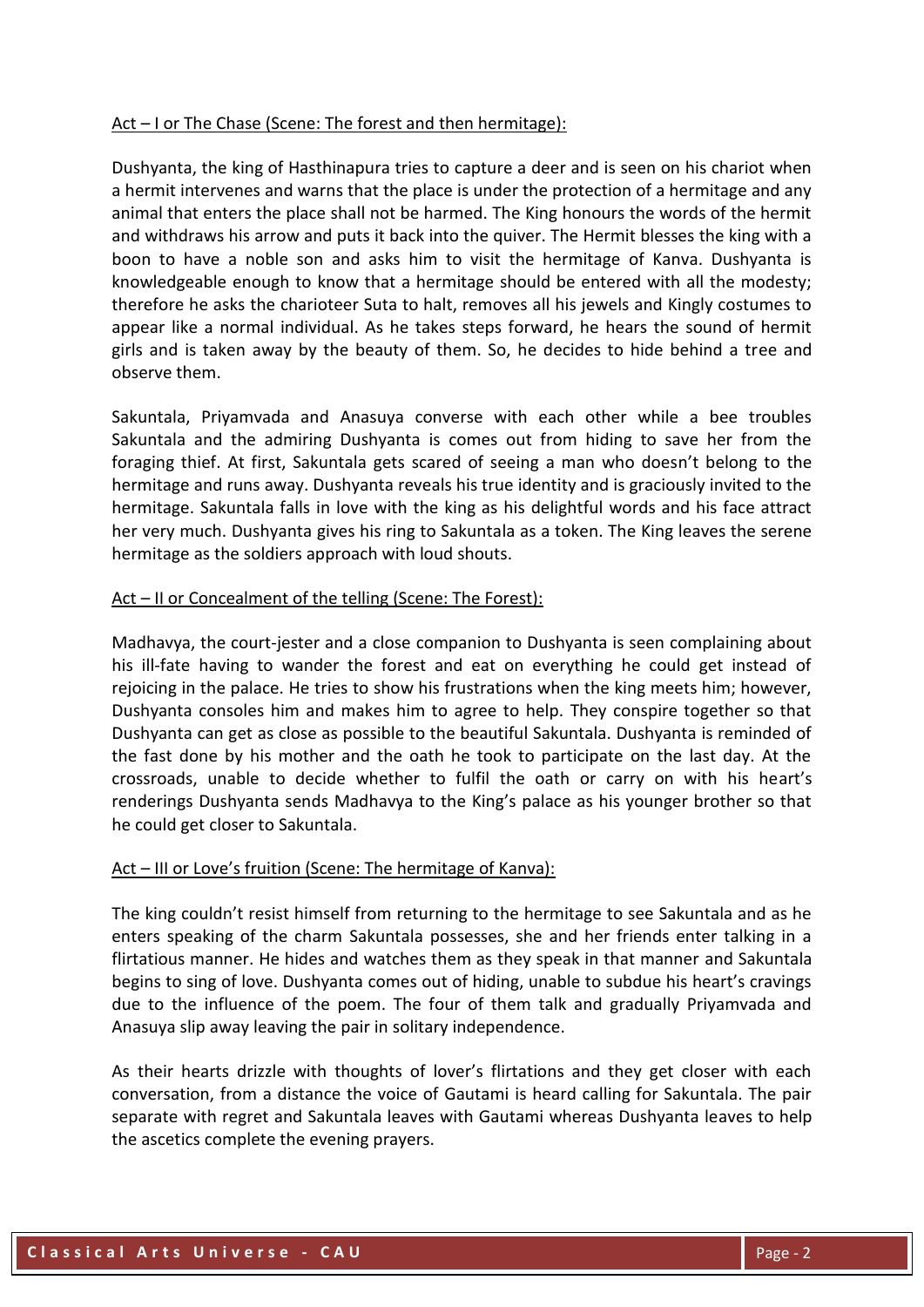### Act – IV or Sakuntala's departure (Scene: The hermitage of Kanva):

From the conversation of Anasuya and Priyamvada it is revealed that Dushyanta and Sakuntala are married and they talk of the king returning to his capital, perplexity over fulfilling his promise to Sakuntala, Kanva's reaction to the union, etc. However, they conclude that everything will go just right as they hear a voice announcing himself at the hermitage while they're picking flowers. Knowing of the uncertain state of Sakuntala who is know always thinking of Dushyanta hurry back to see if she has properly received the guest.

The guest is Durvasa – a great saint with intense anger. He becomes frustrated to see Sakuntala not receiving him properly and curses her thus:

> "You who do not notice me. A hoard of holy merit standing at your door, Because you are lost in thoughts of one To the exclusion of all else. You shall be lost in his thoughts: Though you goad his memory hard, He shall fail to remember you, Even as a man drunk remembers not Thereafter, the tale he told before." (The Curse of Durvasa)

As Durvasa is very powerful there is nothing they could do about the curse, instead they plead for consolation. Durvasa says that the token of the king (the ring) would enable him to remember who Sakuntala is and all the lost memories will be restored. The scene shifts and Sakuntala is shown preparing herself to leave to the Royal palace with the hope to restore the memories of her husband and make him aware of her pregnancy. Gautami helps her, so do Anasuya and Priyamvada; meanwhile, Kanva enters after completing his prayers with grief stricken heart as his daughter leaving. Gautami, Saradvata and Sarngarava are also ordered to go with Sakuntala and ensure she reaches the Palace safely and the reunion is without any trouble. Emotions flow through Kanva and every other individual in the hermitage as she leaves. This act in Abhijnanasakuntalam contains most unexpected events from announcing of the marriage to the curse and acceptance of the marriage by Kanva and Gautami.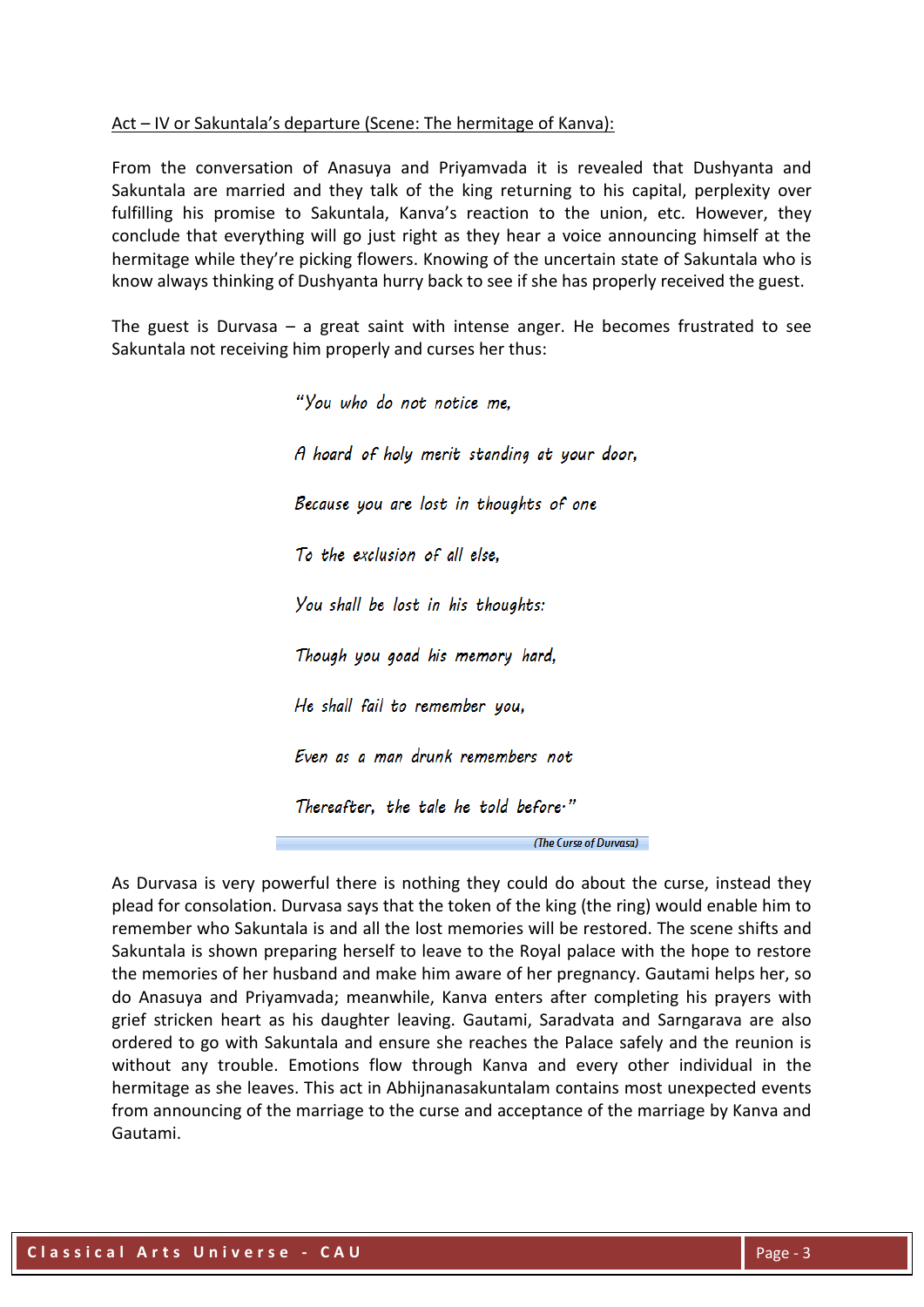#### Act – V or The Repudiation of Sakuntala (Scene: The Palace):

The King is seen with burdensome schedules and is weary by performing his duties. Madhavya asks to listen to the song and music played by her wife Hamsavati. The song suggests subtly that she is being neglected and Dushyanta feels a yearning in his heart but cannot understand the reason for his heart to behave as such. At this moment, the chamberlain announces the presence of hermits from the hermitage of Kanva and Dushyanta asks for them immediately by inviting them with proper Vedic rites. After the reception, Sarngarava and Gautami remind the king of the secret marriage between him and Sakuntala but he cannot remember anything. Sakuntala understanding the effects of the curse by Durvasa tries to produce the ring on her hand and to her surprise the ring won't be in its place. Sakuntala shattered by the absence of the ring stands in the palace without any proof, while Gautami exclaims that she the ring might have slipped off in the pool while she was washing her face. Dushyanta accuses the hermits and Sakuntala, but the high priest suggests seeing if there is any truth behind the story as the people are from the hermitage of Kanva. Dushyanta agrees to provide facilities in the palace till the child is born so that the child could be examined and determined which of the two parties is speaking the truth. However, heartbroken Sakuntala asks the earth to take her and she is taken away by light to the bewilderment of Dushyanta.

## Act - VI or Separation from Sakuntala (Scene: Capital of Dushyanta & The Pleasure Gardens):

Two policemen recognize the royal signet ring in possession of a fisherman. The fisherman pleads that he found the ring in a fish he caught lately. A police chief goes to the king and submits the ring which disturbs him a lot. The fisherman is given leave without any punishment and further given compensation. However, Dushyanta feels horribly sorry for himself and the way he treated Sakuntala. By the time recognition of Sakuntala (Abhijnanasakuntalam) by Dushyanta is fulfilled he has absolutely no idea where she was taken and how to find her.

Misrakesi, an apsara comes to check the situation in the palace as requested by Menaka and she oversees things invisibly. She finds out from maids that the king is in a miserable condition and she relates the same predicament to Sakuntala. Dushyanta expresses his grief to Madhavya and the court-jester tries to console him.

Meanwhile, Chaturika brings the portrait of Sakuntala which intensifies the grief of the king and the same he feels terrible loneliness without his love. As the Queen Vasumati is expected to make her presence in the gardens, Dushyanta hands over the painting of Sakuntala to him and asks to flee.

An attendant comes to Dushyanta and informs the Queen has returned observing a note in his hand. The note is about a wealthy merchant who unfortunately died in a shipwreck and all his property is unclaimed. The King orders to give the property to whichever wife is pregnant, but decides against it as it is only fair to do justice to everyone depending on the trade of the merchant. So, he orders to share all the properties of the merchant to his family and loved ones.